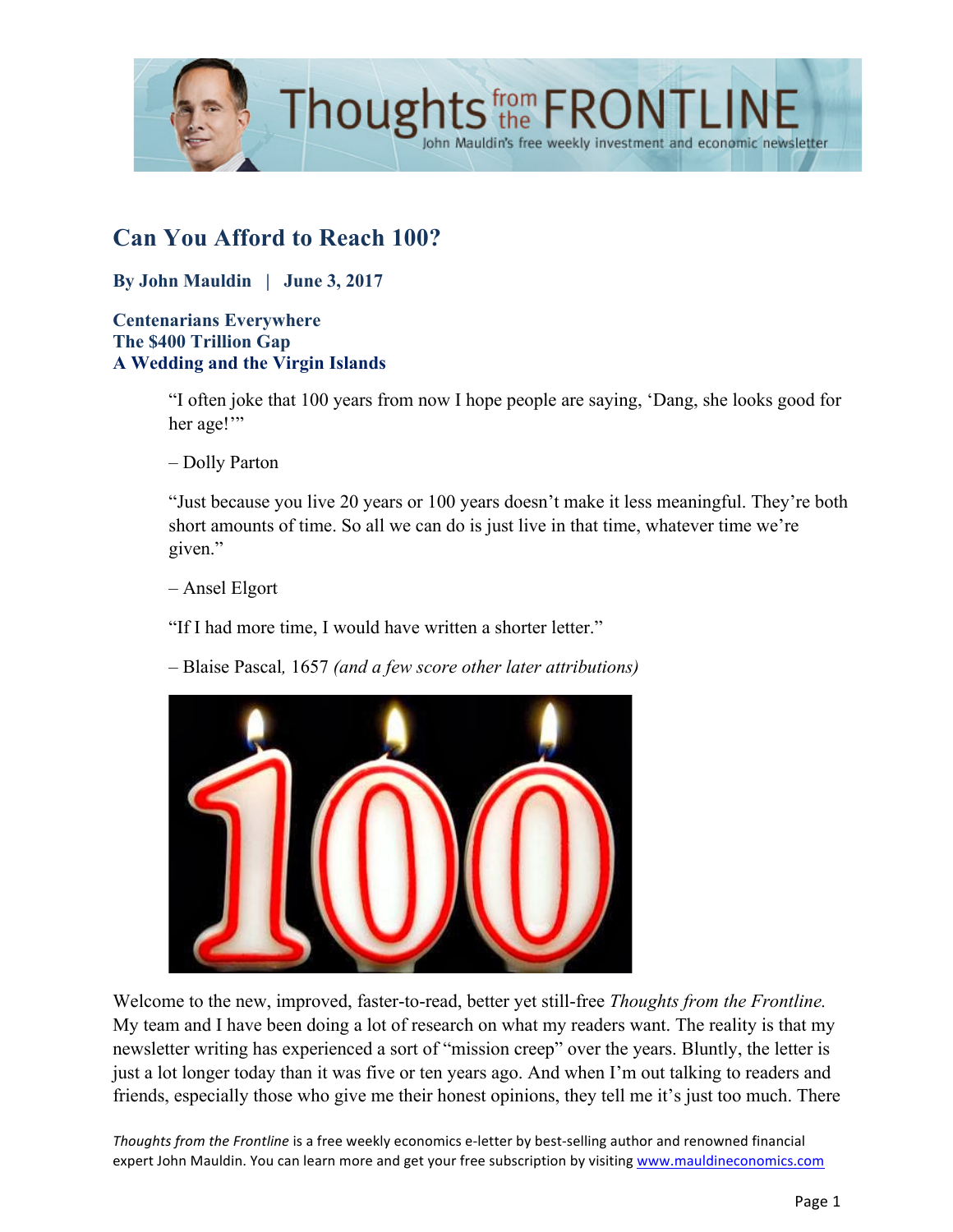are some of you who love the length and wish it were even longer, but you are not the majority. Not even close. We all have time constraints, and I wish to honor those. So I am going to cut my letter back to its former size, which was about 50% of the length of more recent letters. (Note: this paragraph is going to open the letter for the next month or so, since not everybody clicks on every letter. Sigh. Surveys showed us it's not because you don't love me but because of demands on your time. I want you to understand that I get it.) Now to your letter…

This week I have good news and bad news for you. The good news is that you and your children will probably have much longer lives than you currently imagine. The bad news is that you'll have to pay the bill for them.

I'll explain what that means in a minute. First, let me thank everyone who helped produce this year's Strategic Investment Conference, as well as all who attended. I know it sounds trite to say that this one was the best ever, but it really was. Every speaker brought a unique and valuable perspective, which the panels then mixed into new and even more interesting blends. Attendees asked probing and sometimes uncomfortable questions. I think everyone left Orlando bearing loads of new ideas.

If you missed SIC, you can still get our Virtual Pass. It gives you audio recordings of all sessions, all the slides that accompanied them, *and* written transcripts. It's the next best thing to being there. [Click here](http://www.mauldineconomics.com/go/v34k6w/MEC) for more information and to place your order. We will close this offer in early June, so don't wait too long.

I'm also pleased to announce that next year we're taking SIC back to our old home at San Diego's Manchester Hyatt. The dates are March 6–9, 2018. That's just a little more than nine months away, so now is the time to start planning your trip. We'll let you know when early bird registration opens in the fall.

Now, on to this week's main course.

### **Centenarians Everywhere**

One of my team members pointed me to a World Economic Forum white paper called "We'll Live to 100 – How Can We Afford It?" [Regular readers know I've been saying we'll live that long –](http://www3.weforum.org/docs/WEF_White_Paper_We_Will_Live_to_100.pdf) and asking how we'll pay for it – for several years now. It is good to see Davos Man finally catching up with me.

The WEF paper has some interesting data that I haven't seen elsewhere. To begin, it breaks down life expectancy by birth year, showing a different picture than we see from simple averages. Here are the global numbers.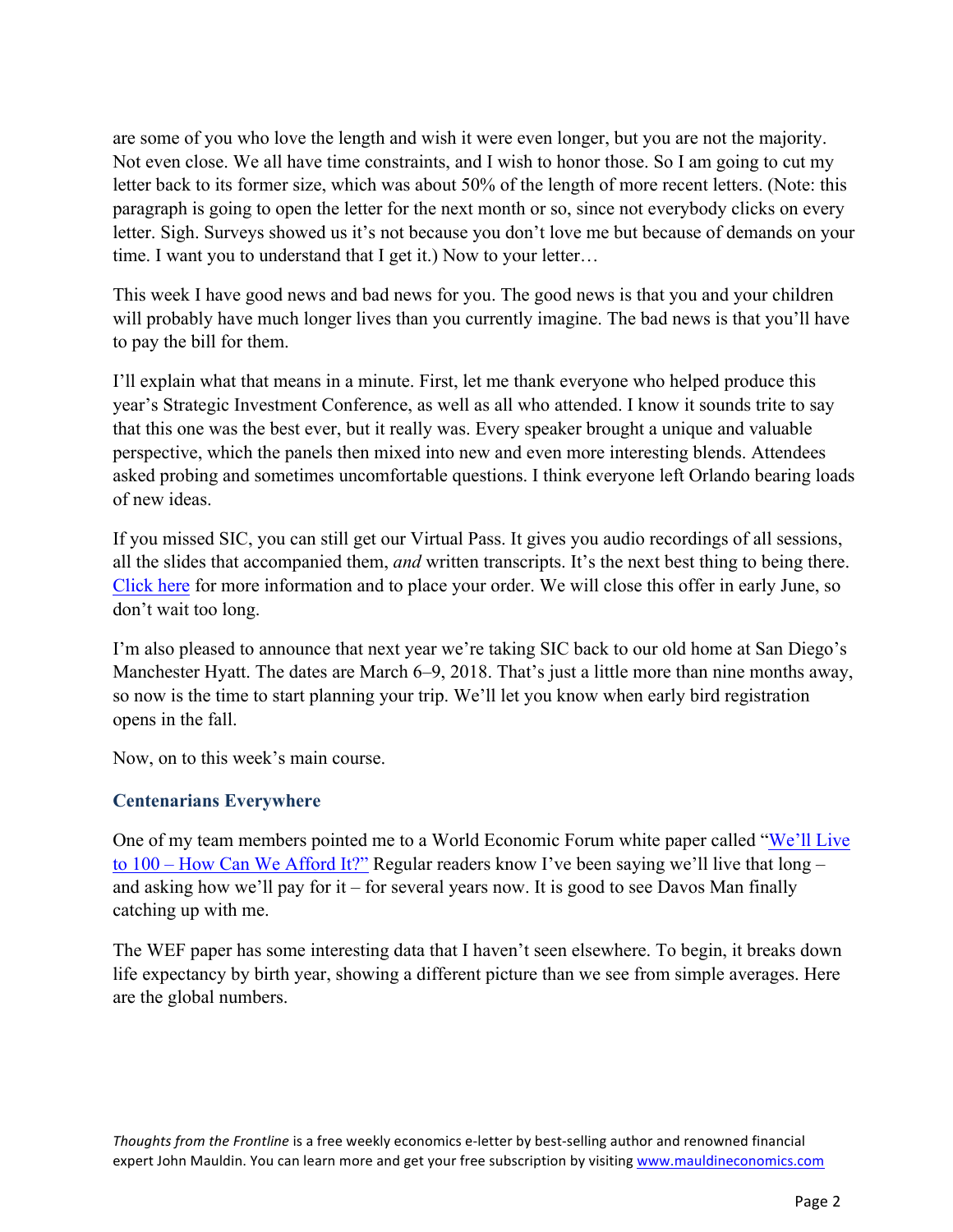

As far as I can tell, these estimates don't consider the kind of major life-extending breakthroughs that Patrick Cox writes about for us and that he and I both expect to be realized in the next few years. Rather, the methodology of the WEF paper seems to depend on extending current trends. So I believe the numbers above are conservative.

Note also, these are *median* life expectancies, not simple averages. Half the people in each group will live longer than the median. Most of today's young children will live to see the 2100s. Some (many?) of the younger Millennials will see their lives span three different centuries. That's astonishing.

Here's another table showing the differences among major countries for those born in the year 2007.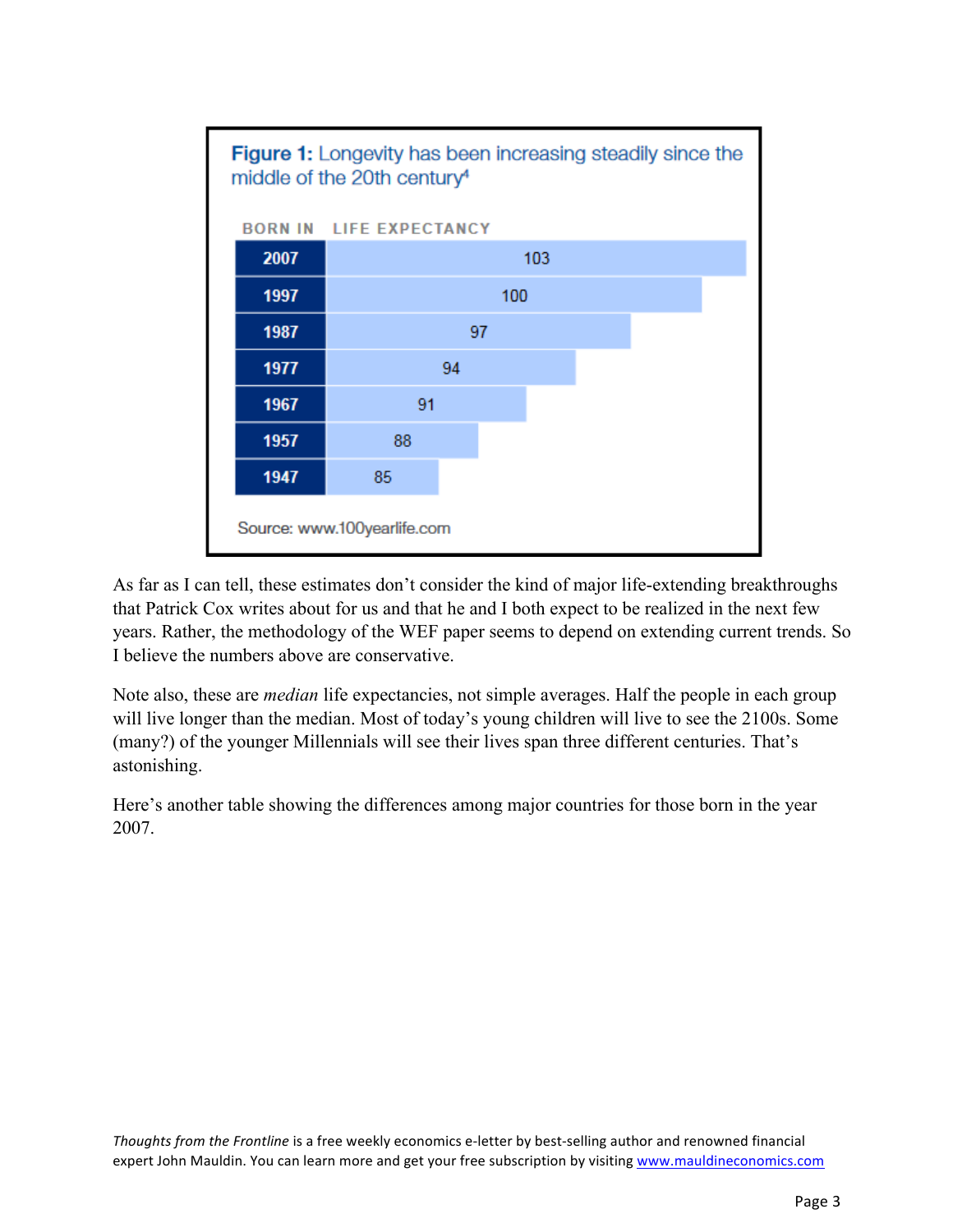

Again, this is astounding if correct. A Japanese child born in 2007, who is 10 years old today, has a 50% chance of living to 107. That will be the year 2114. Those in other developed countries are not far behind.

Better yet, the coming medical technologies will let us live to those ages or more without the decades of physical and mental decline that are now common. We're not just increasing lifespans; we're increasing "health spans," too.

The good news is that many of those antiaging breakthroughs are going to be coming to a pharmacy near you in the near future – as in five to ten years. It is likely that you will live much longer and healthier than you are currently planning to. Most of us will be happy with that outcome. The bad news is that you will have to make your money last those extra years.

We had a panel at SIC with Patrick Cox and leaders of three of the biotechnology companies he follows. What they're working on, from different angles, is almost unbelievable. It is entirely possible that we will see cancer wiped out in the next five years. Scientists are making huge strides with heart disease, dementia, spinal cord injuries, and the other great enemies of life and health. One by one, the dominoes are falling. Other companies we know about are working on the "Fountain of Middle Age," whereby they intend to either delay or semi-reverse the aging process. It won't take you back to your youth, but for many of us 50 years old sounds pretty good.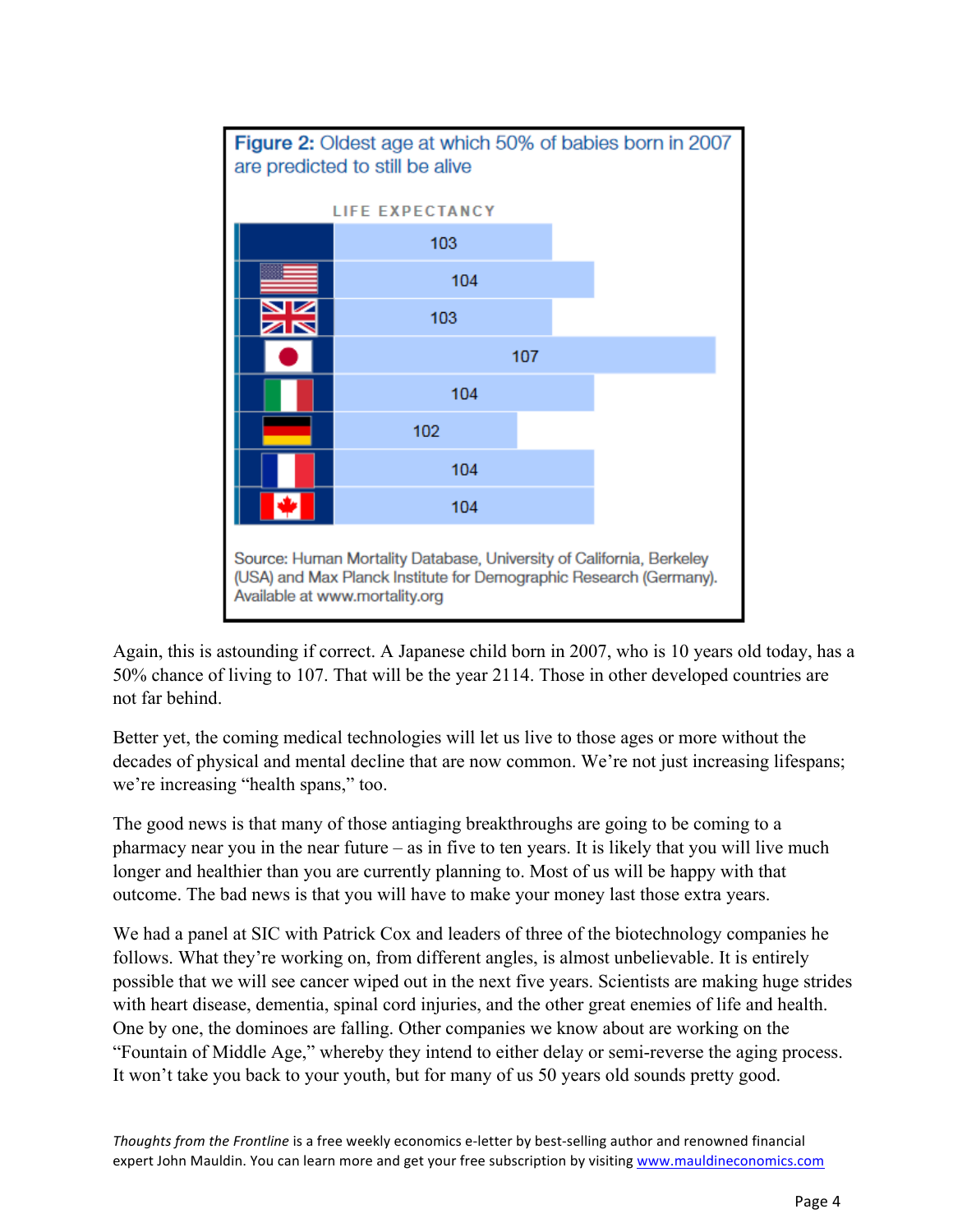And there are groups like Mike West's at BioTime, Inc., that are working on technologies like induced tissue regeneration (ITR), which will literally turn back your cellular clock. This was science fiction and a *pipette* dream 10 years ago. Today it is simply science, and it's coming out of the theoretical stage and the petri dish and moving further up the experimental lab chain.

Some of you will object, "What will we *do* if everybody lives so long? Frankly, that's a first-world problem. I see very few people who ask that question offering to die. If we live in a world that can figure out how to turn us young again, give us automated cars, and all sorts of abundant resources, you think we'll have trouble figuring out how to feed everyone and keep them occupied? Malthus was so wrong in so many ways.

## **The \$400 Trillion Gap**

While this is wonderful news for humanity, it will bring some challenges, too. The world is not financially prepared to support as many retirement-age people as it will have to sustain in coming decades. We have some huge adjustments in store.

Specifically, we already have a huge retirement savings shortfall, both public and private. I discussed that problem at length recently in [Part 4 a](http://www.mauldineconomics.com/frontlinethoughts/angst-in-america-part-4-disappearing-pensions)nd [Part 5](http://www.mauldineconomics.com/frontlinethoughts/angst-in-america-part-5-the-crisis-we-cant-muddle-through) of my "Angst in America" series. Adding millions more person-years to the equation will make the problem much worse.

The World Economic Forum's white paper tries to quantify how much worse the personal retirement shortfall will be if current practices continue. The amounts presently earmarked for retirement income via government-provided pension systems (i.e., Social Security), employer plans, and individual savings fall far short of the mark.

Here is the bad news in graphic form.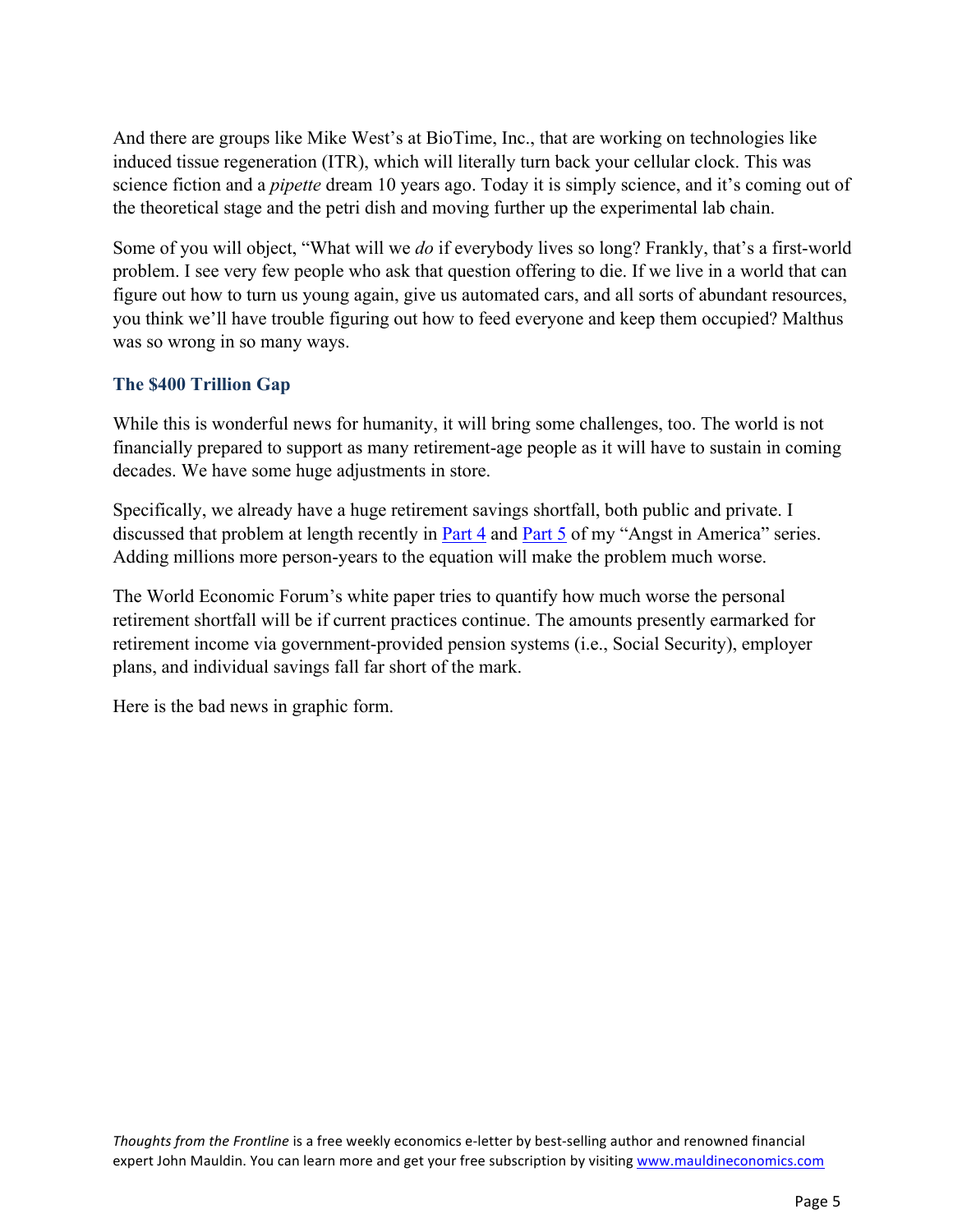

The bumps you see there are the difference between what is necessary to fulfill obligations (defined as 70% of pre-retirement income) and what has actually been saved or set aside to do so. The darker blue is the 2015 gap, and light blue is a 2050 estimate.

WEF shows these eight countries, which are obviously not the whole world, simply because the data was available. They also excluded assets held by the wealthiest 10% of the population, in order to show the situation of non-wealthy citizens. (Their full methodology is described on page 22 of [this PDF file,](http://www3.weforum.org/docs/WEF_White_Paper_We_Will_Live_to_100.pdf) for those of you who want to take a deeper dive.)

By 2050, the total shortfall in these eight countries alone will be \$400 *trillion.* That number is so absurd that I feel very confident we will never have to face it. One way and another, some promises will be broken. The only questions are, whose and to what degree.

Remember, this is just the *personal savings shortfall*. This is not the government and unfunded liability shortfall. Globally, that runs into the multiple hundreds of trillions on top of the \$400 trillion savings shortfall.

The present standard of retiring somewhere between ages 60 and 70 is not going to be sustainable when half the population lives to 80 or 90 – which is already realistic today – let alone 100 or more. It's just not possible. If you're like me, you don't intend to retire at 70 or maybe not at all, but it's nice to know we have the option. Future generations won't.

According to WEF, the global dependency ratio under current policies will plummet from 8:1 today to 4:1 by 2050. That means just four active workers for each retiree. And that's including developing and frontier markets. Developed markets will see a global dependency ratio of about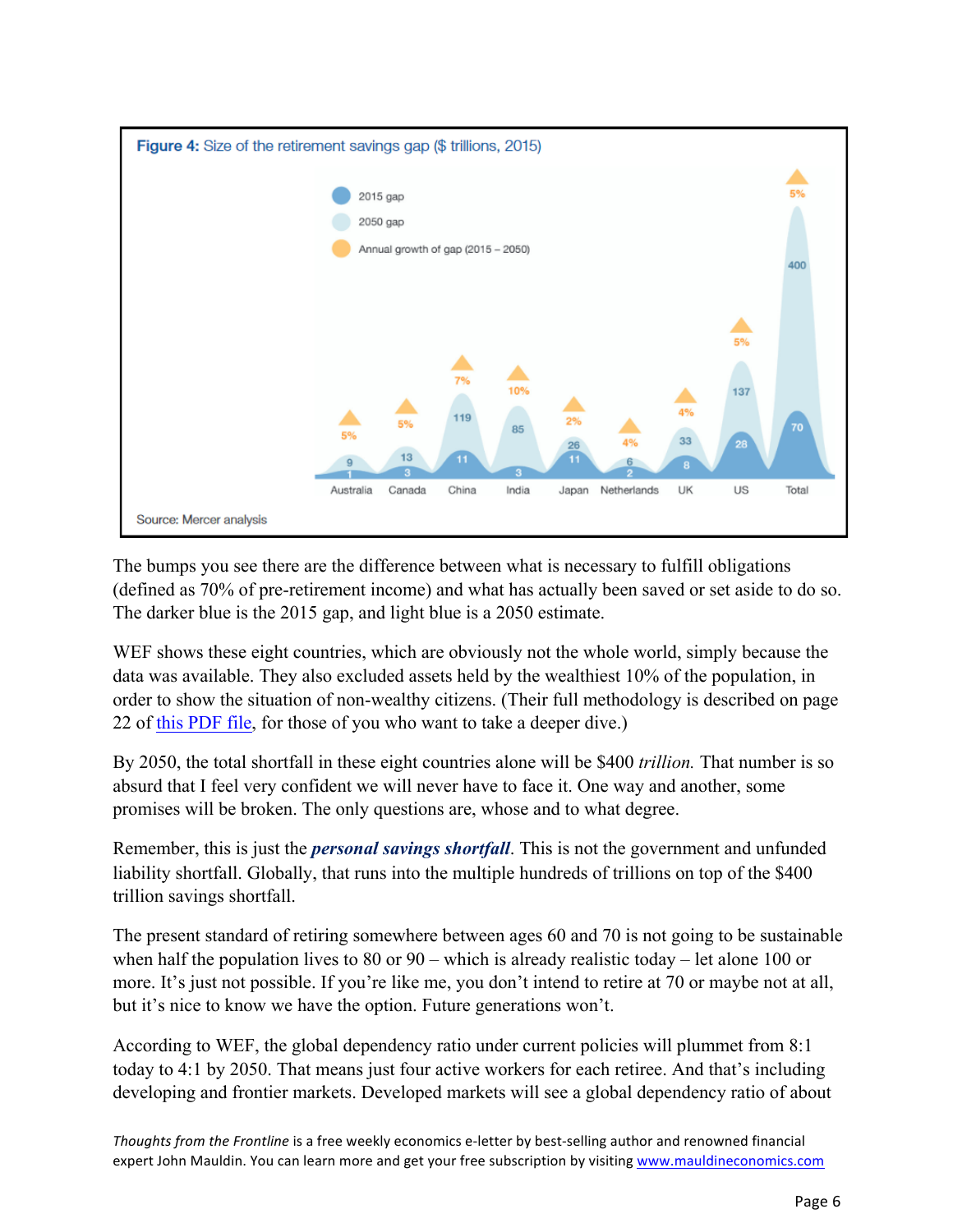2:1. I see no way that can work. WEF doesn't either. Here is their advice to political leaders.

# **Given the rise in longevity and the declining dependency ratio, policy-makers must immediately consider how to foster a functioning labour market for older workers to extend working careers as much as possible.**

There you have it, straight from Davos. We must "extend working careers as much as possible." Your dream of hanging up the work clothes at 65 and going on extended vacation will remain a dream until some later date. Early retirement will survive only for the kind of people who go to Davos.

Again, for me this is fine. I'm 67 and I love my work. I plan to keep at it for many years to come. But I understand many people don't have that option. They have health problems, or their professions are being automated, or they spent their career doing physical work that is no longer possible. The medical advances I foresee will help, but they'll take time to become affordable to everyone. Some people are going to fall through the cracks.

Moreover, simply saving more money probably isn't an answer, either. Interest rates are a function of supply and demand. You can't invest your savings in a high-yield bond unless someone out there can borrow at that same yield. When so many of us want to lend and no new borrowers appear, supply and demand will keep yields low. We already see this in today's near-ZIRP conditions, and they may not improve much.

Part of the justification for ZIRP was that it would force capital into risk assets, thereby stimulating the economy. It now appears that the only thing stimulated was asset prices, and by and by the risk is going to catch up with those taking unwise amounts of it. That unhappy outcome will likely widen the retirement shortfall even further.

And so the expectation of longevity is going to motivate people to want to save more money, except they'll have to have jobs that pay enough to enable them to save money to flesh out the retirement plan. This headline appeared a few weeks ago:

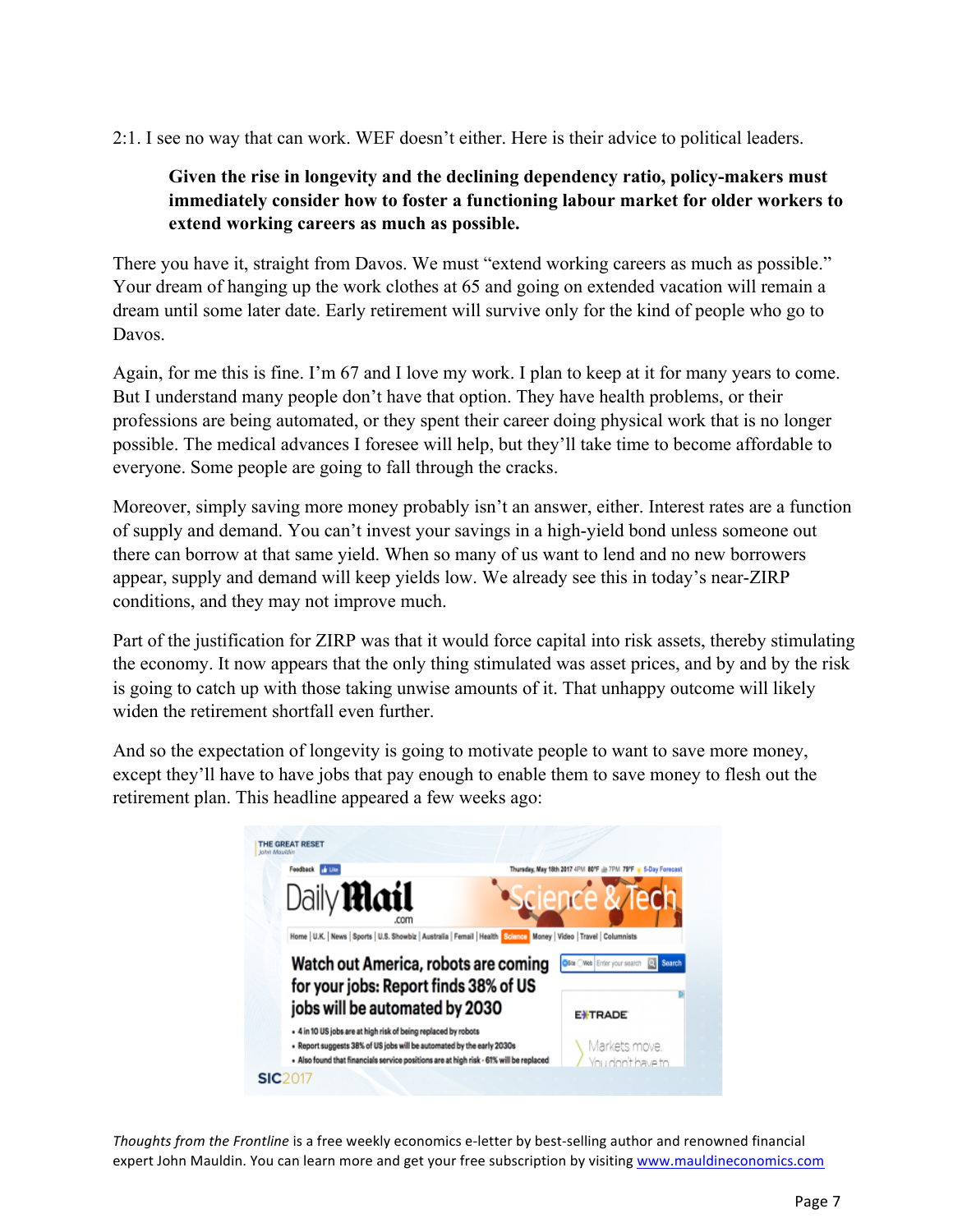Oops. The Council of Economic Advisers now estimates that artificial intelligence will replace 83% of low-wage jobs. I'm not certain how they came up with that number – it seems high – but whatever is the figure turns out to be, it's alarming. And the jobs we are creating today are not the high-paying manufacturing jobs that everybody wants to "bring back." They're not there to be brought back. There is actually a quite large "re-shoring" movement going on, but the companies that are coming back are doing so with automated technology and far fewer workers than before. The advantage of using inexpensive offshore labor has fallen before the advantage of being close to your markets and "employing" robots and artificial intelligence.

The McKinsey Global Institute published a report last December that said: "On a global scale, we calculated the adoption of currently demonstrated automation technologies could affect 50% of the world economy's 1.2 billion employees and \$14.6 trillion in wages." That is an astonishing statistic.

By the way, one of the subheads in that screenshot above points out that 61% of financial services positions are at high risk of being replaced. If you are in the financial services industry, maybe you should be thinking about how you can keep from being automated out of a job.

The jobs we are creating? Think 800,000 waiters and bartenders versus 100,000 manufacturing jobs. I have children who work in the food service industry, and I can tell you they are making barely enough to provide for themselves, let alone raise a family or save for retirement.



Officially, the US unemployment rate is 4.3%. There are 200,000+ manufacturing jobs that employers can't find suitable, highly skilled candidates to fill. Last year, the labor force participation rate declined by another 0.2% to 62.7%. The employment-to-population ratio fell to 60%. Fewer of us are working and making enough to actually be able to save for retirement.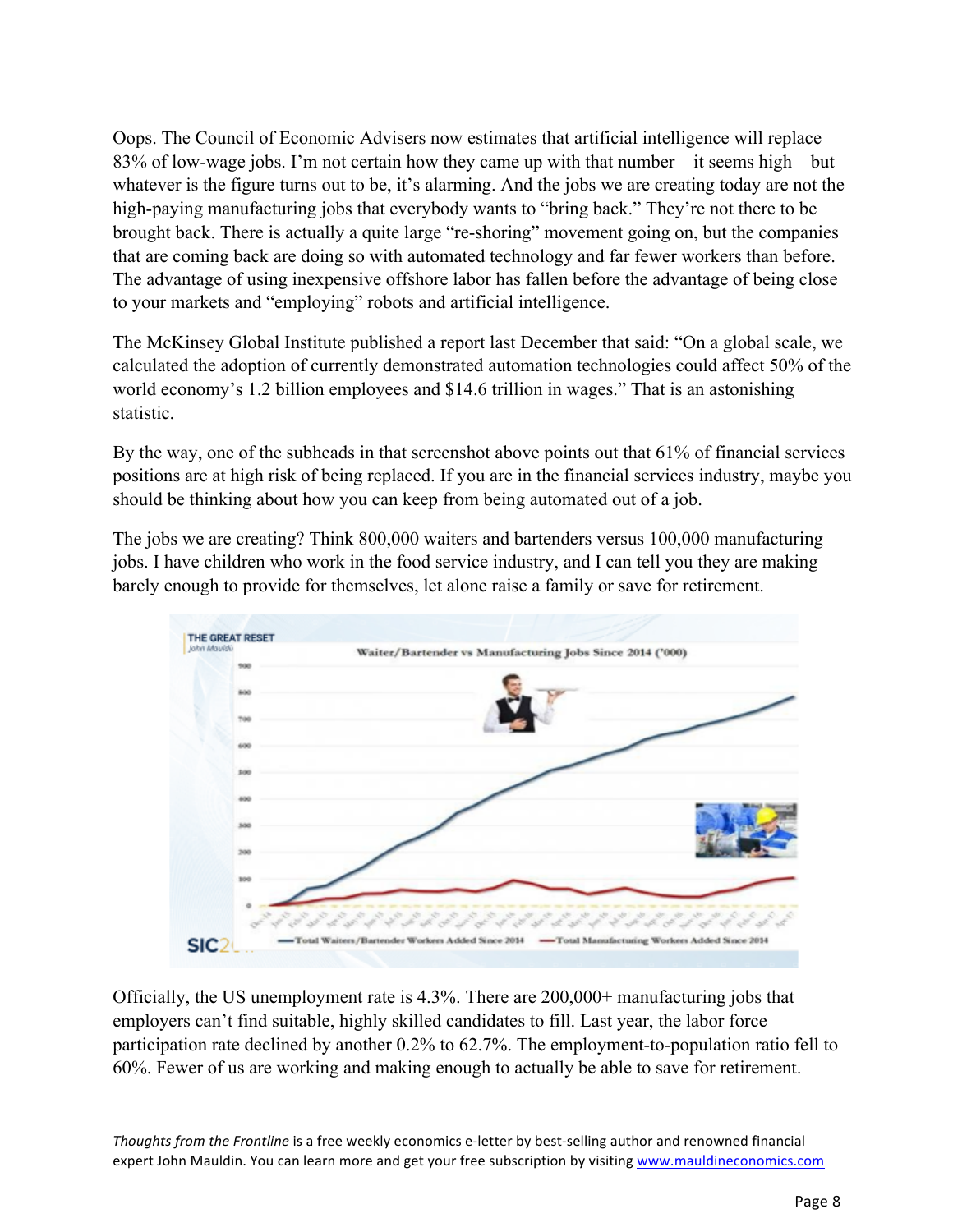In other words, I don't think we can invest our way out of this. The obvious answer – extend the retirement age – has the unwelcome side effect of reducing job opportunities for younger workers. At some point that might be okay if low birth rates create widespread worker shortages, but the adjustment will take time.

The solution may turn out to be something presently unimaginable. We don't know where technology will take us and what opportunities it will create. We also don't know what political alliances can create. What if the next time around we got not just President Bernie Sanders but a Bernie Sanders-compatible House and Senate? Could we see a wealth tax in addition to a whole slew of other taxes? Would our dear leaders be willing to tax your retirement plan so that people without adequate savings could enjoy a more pleasant retirement? Forget fairness to you as an individual, because they will be arguing about fairness to everyone in the country. Yet today the Republican majority refuses to consider instituting a value-added tax and lowering income taxes and corporate taxes to very low levels. They could do this, because they now have a majority. They are simply afraid of a VAT and are going to find themselves in far less sympathetic hands in a future crisis.

What we do know is this: An unsustainable situation will not be sustained. Retirement as we know it is unsustainable. It will give way to something else, and maybe soon. Frustration is building in America because of the problems I highlighted above, and we could well see an administration and Congress that will push through a much less friendly VAT plus income tax increases, not cuts.

Think it can't happen? When your back is against the wall and you're down to your last few bullets and the enemy just keeps coming, you start to very quickly consider all sorts of options. Within 10 years we are not only going to be thinking the unthinkable, we will be doing the unthinkable. And not just in the US but all over the world. The unthinkable will be coming to a country near you, along with unbelievable science-fiction-grade technology.

Count on it.

# **A Wedding and the Virgin Islands**

I'm not doing much traveling this month until Shane and I go to the Virgin Islands the last week of June. On Monday, June 26, she celebrates her birthday. Since I asked her to marry me on her birthday last year, we are going to get married on her birthday this year. Just the two of us on the beach, and the rest of the week relaxing and thinking of the future together. While this approach does allow me to only have to remember one important day rather than two, I am informed by many friends that it does not relieve me of the responsibility to buy two presents.

Shane and I have lived together for four years now, and she has pretty much figured out how I operate. She has amazing forbearance and patience – she not only puts up with my peripatetic lifestyle; she even allows me to withdraw into my chair to read or to sit in front of my computer all day writing. Not exactly the most exciting of activities.

We will stay in the Virgin Islands for eight days and then come home to a full schedule. And I'm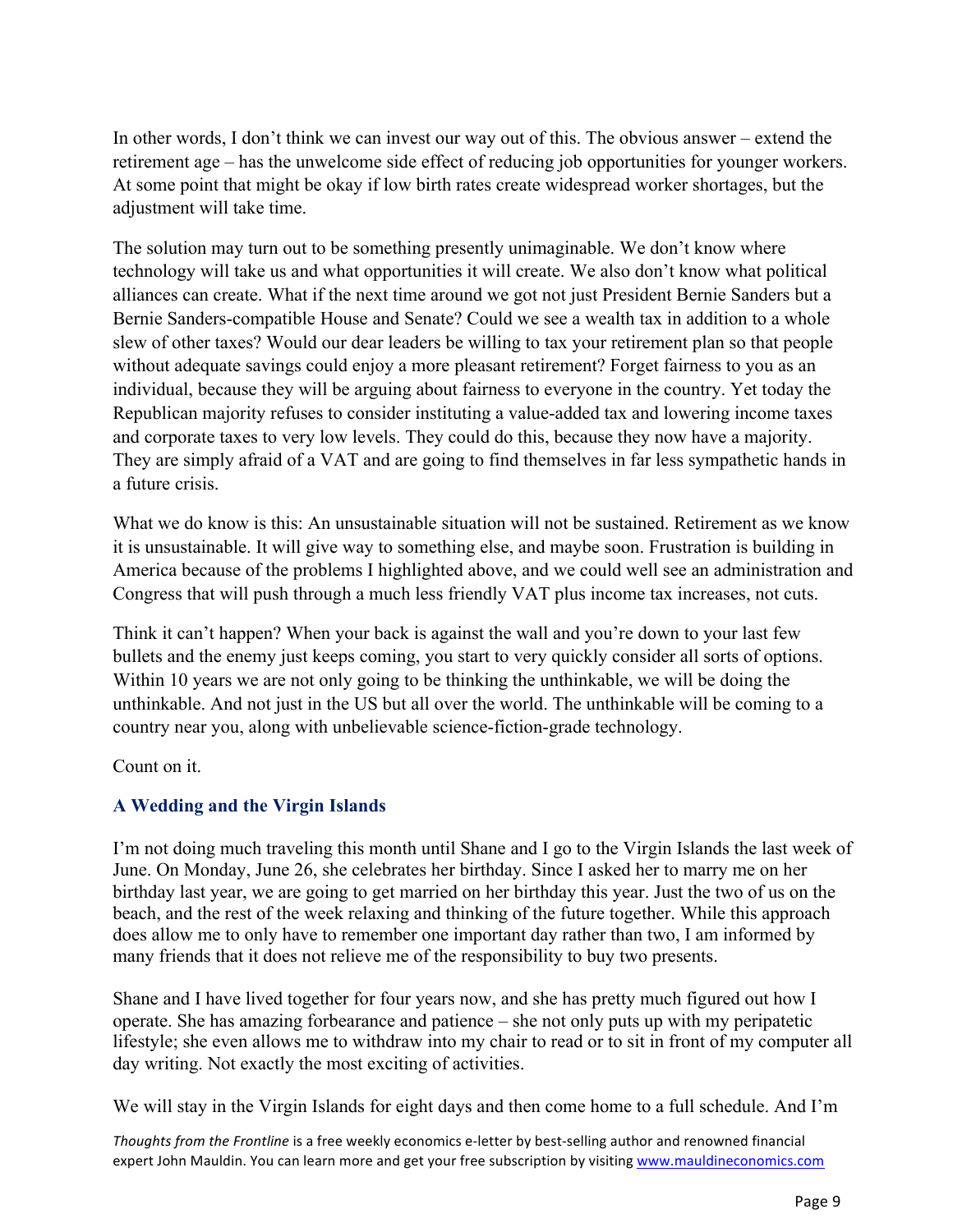fully committed to begin to bring together the various chapters of my book, *The Age of Transformation.* That project will hopefully benefit from my new commitment to write fewer words per letter. Maybe I can do that for a chapter or two of the book as well. The reality is that each chapter could almost be a book of its own. I have to make sure I don't get carried away. The book will not be a deep dive but rather a sweeping pass over the transformations that are coming to our world, not just technologically but also socially, demographically, politically, and especially geopolitically. The economic world will be turned upside down as we make decisions to do previously unthinkable things to get clear of the enormous debt burdens and bubbles we created.

And with that I must hit the send button. You have a great week.

Your determined to be more succinct analyst,

Inf Maddi

John Mauldin

# **Share Your Thoughts on This Article**

**Post a Comment** 

Send to a Friend | Print Article | View as PDF | Permissions/Reprints | Previous Article

*Thoughts From the Frontline* is a free weekly economic e-letter by best-selling author and renowned financial expert, John Mauldin. You can learn more and get your free subscription by visiting http://www.mauldineconomics.com.

Please write to subscribers@mauldineconomics.com to inform us of any reproductions, including when and where copy will be reproduced. You must keep the letter intact, from introduction to disclaimers. If you would like to quote brief portions only, please reference http://www.mauldineconomics.com.

To subscribe to John Mauldin's e-letter, please click here: http://www.mauldineconomics.com/subscribe/

To change your email address, please click here: http://www.mauldineconomics.com/change-address

If you would ALSO like changes applied to the Mauldin Circle e-letter, please include your old and new email address along with a note requesting the change for both e-letters and send your request to compliance@2000wave.com.

To unsubscribe, please refer to the bottom of the email.

*Thoughts From the Frontline* and JohnMauldin.com is not an offering for any investment. It represents only the opinions of John Mauldin and those that he interviews. Any views expressed are provided for information purposes only and should not be construed in any way as an offer, an endorsement, or inducement to invest and is not in any way a testimony of, or associated with, Mauldin's other firms. John Mauldin is the Chairman of Mauldin Economics, LLC. He also is the President of Millennium Wave Advisors, LLC (MWA) which is an investment advisory firm registered with multiple states, President and registered representative of Millennium Wave Securities, LLC, (MWS) member FINRA, SIPC. MWS is also a Commodity Pool Operator (CPO) and a Commodity Trading Advisor (CTA) registered with the CFTC, as well as an Introducing Broker (IB) and NFA Member. Millennium Wave Investments is a dba of MWA LLC and MWS LLC. This message may contain information that is confidential or privileged and is intended only for the individual or entity named above and does not constitute an offer for or advice about any